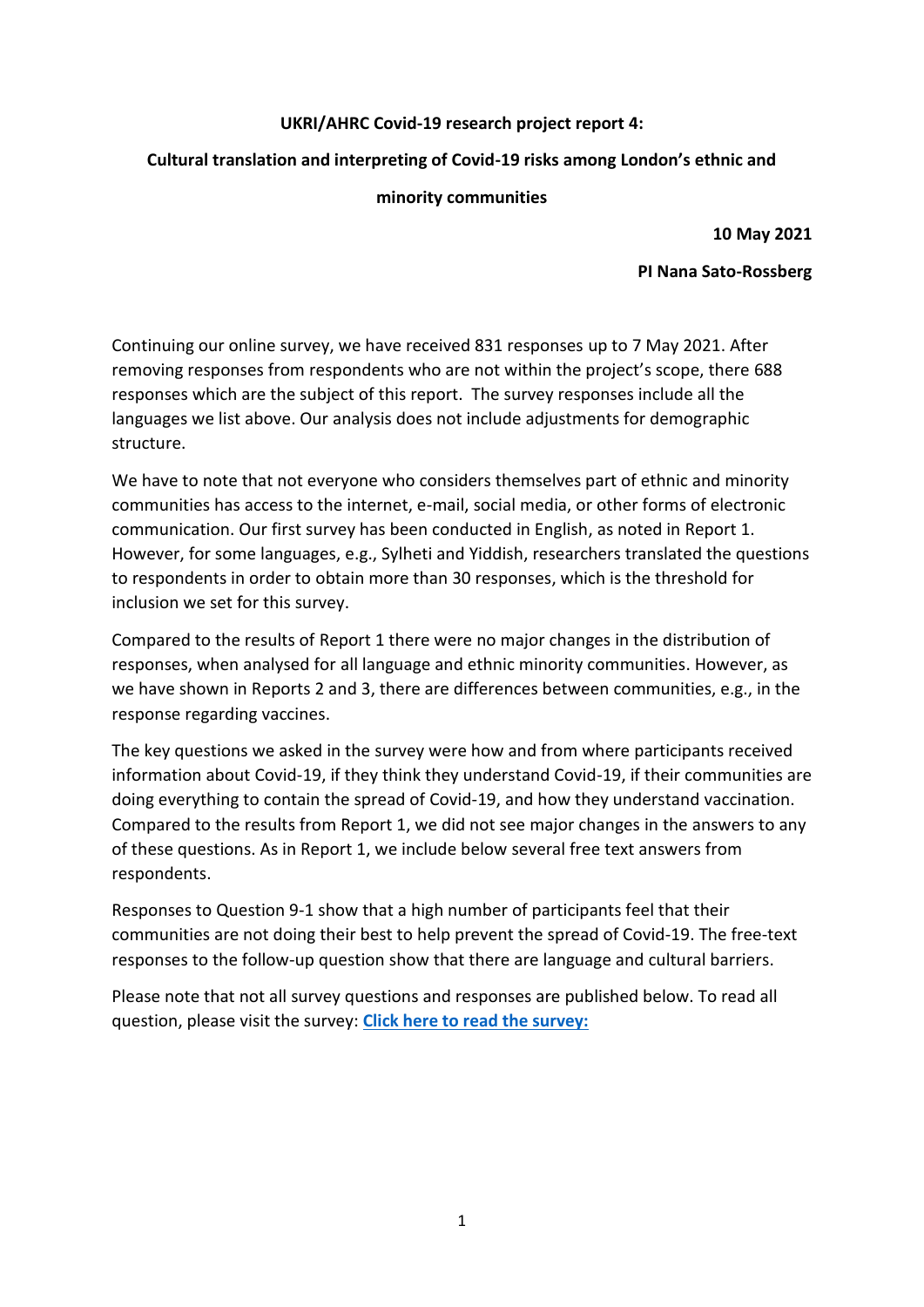

# **Summary of responses (688 responses unless noted)**

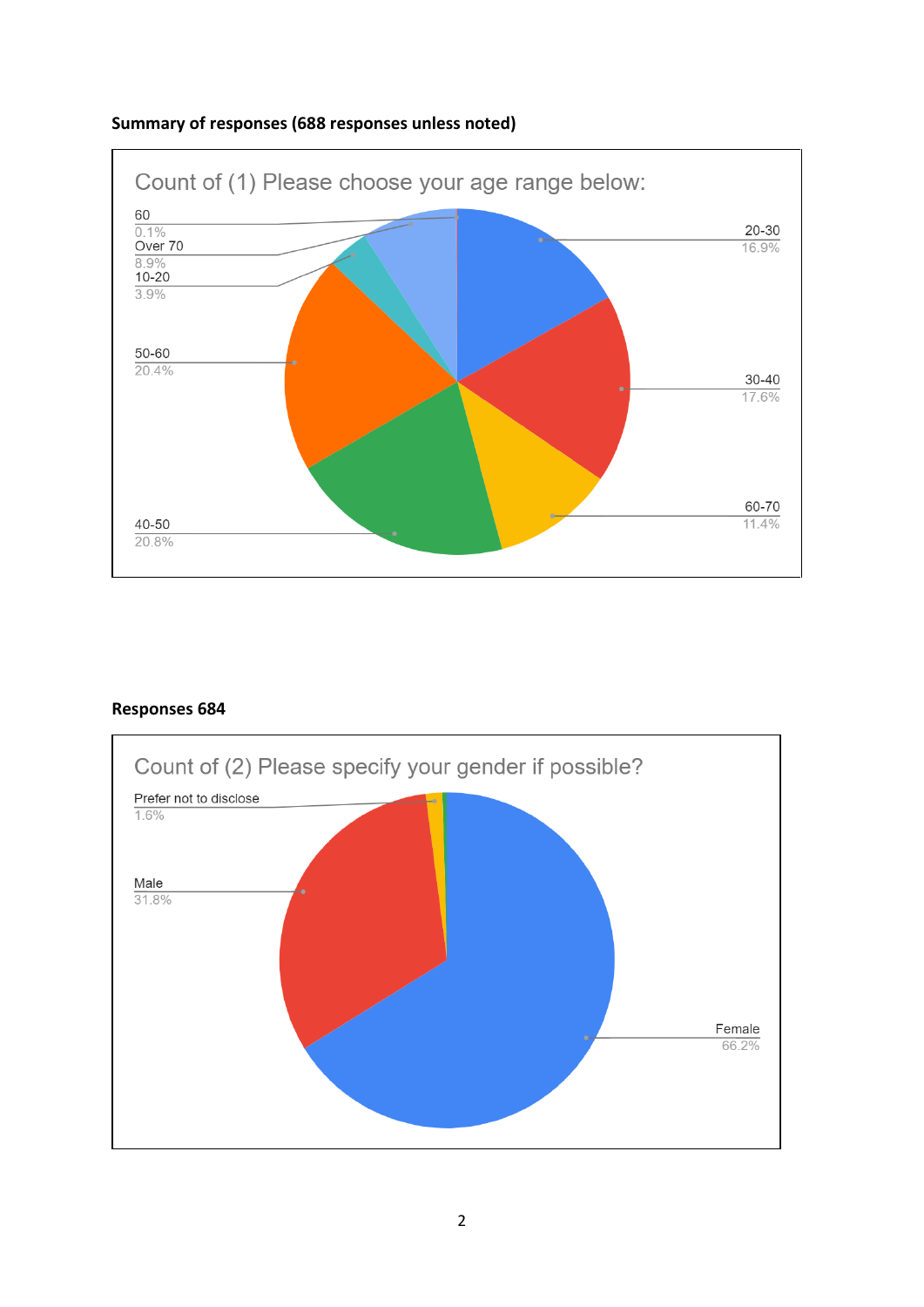#### **688 responses**



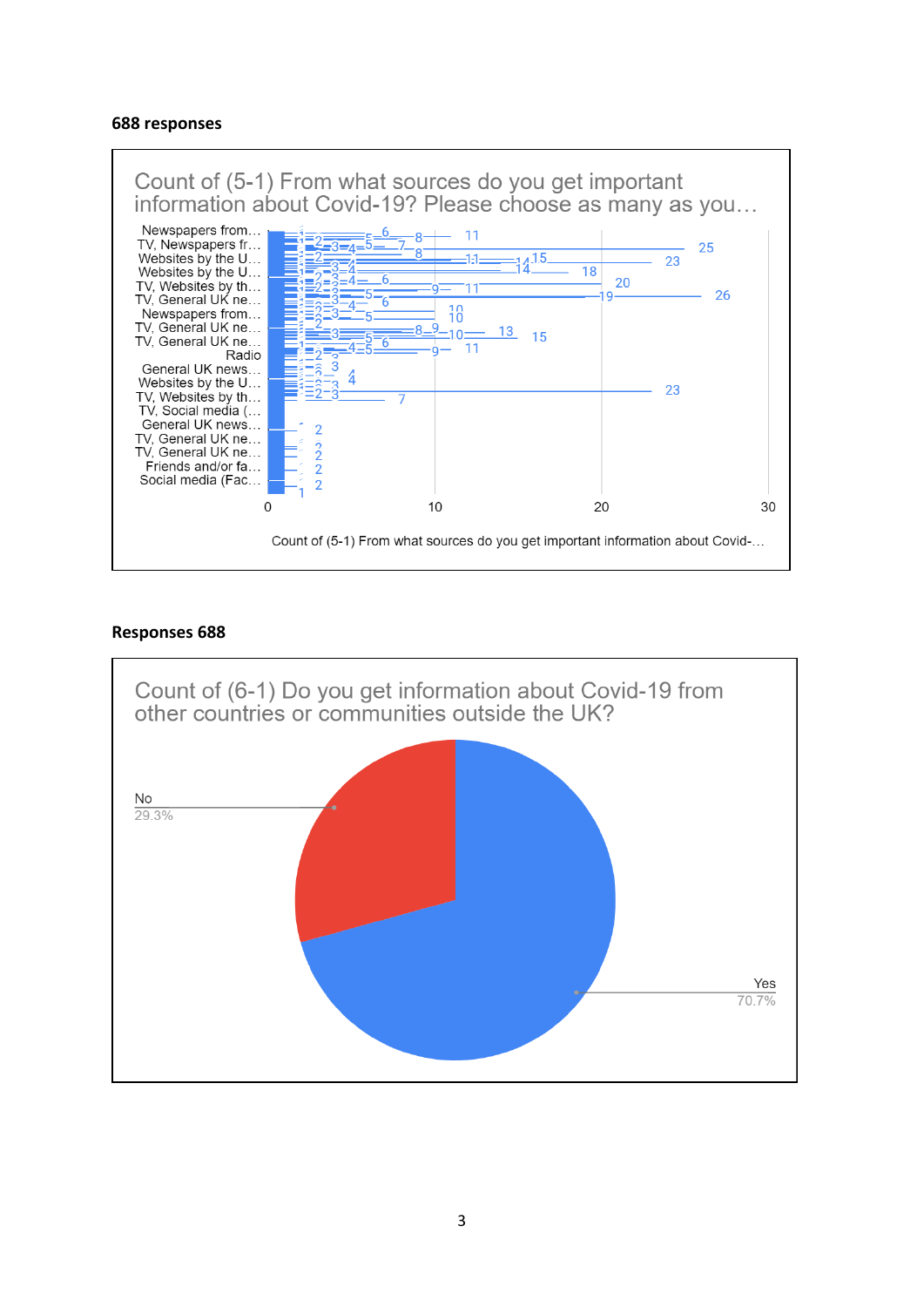

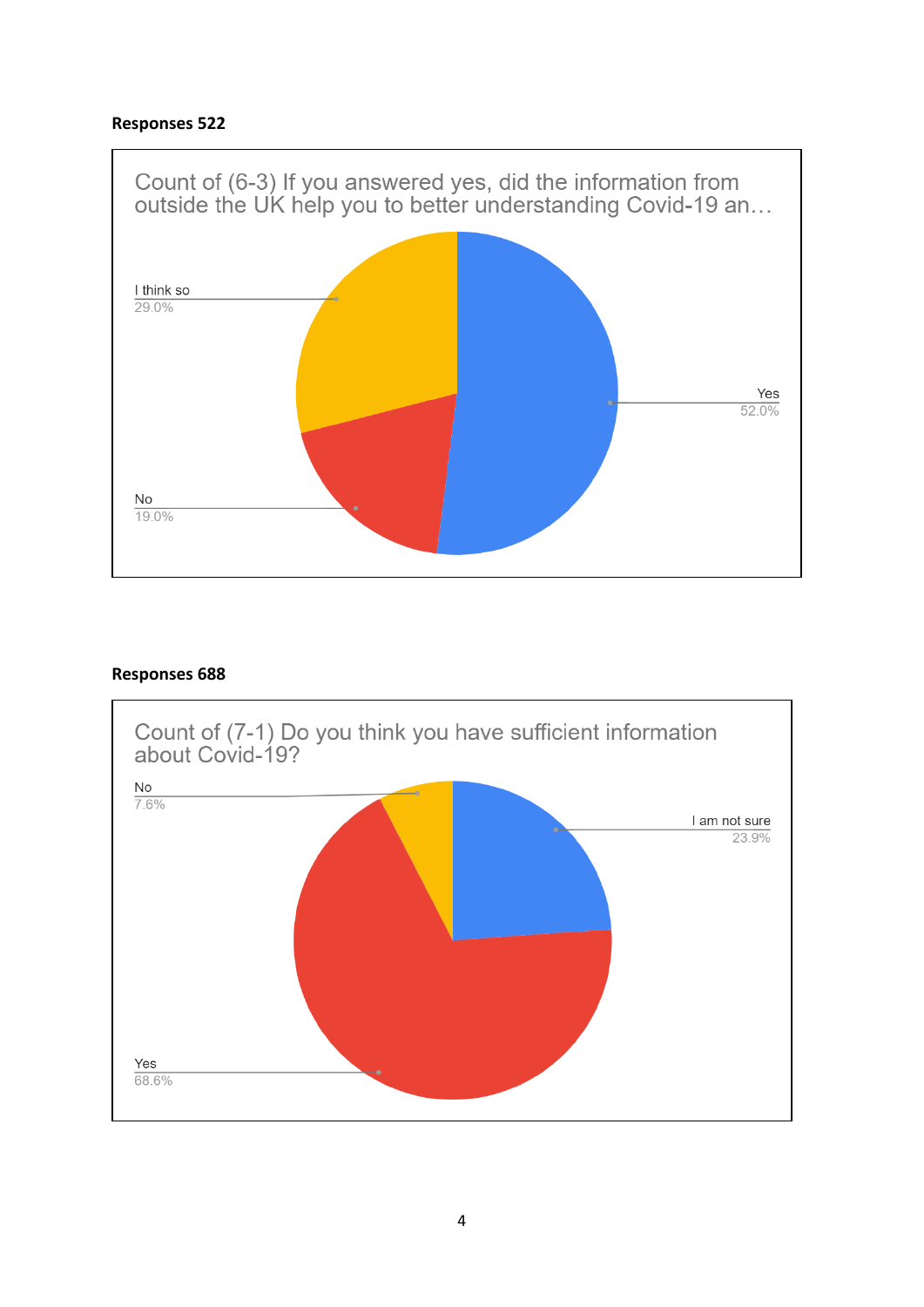

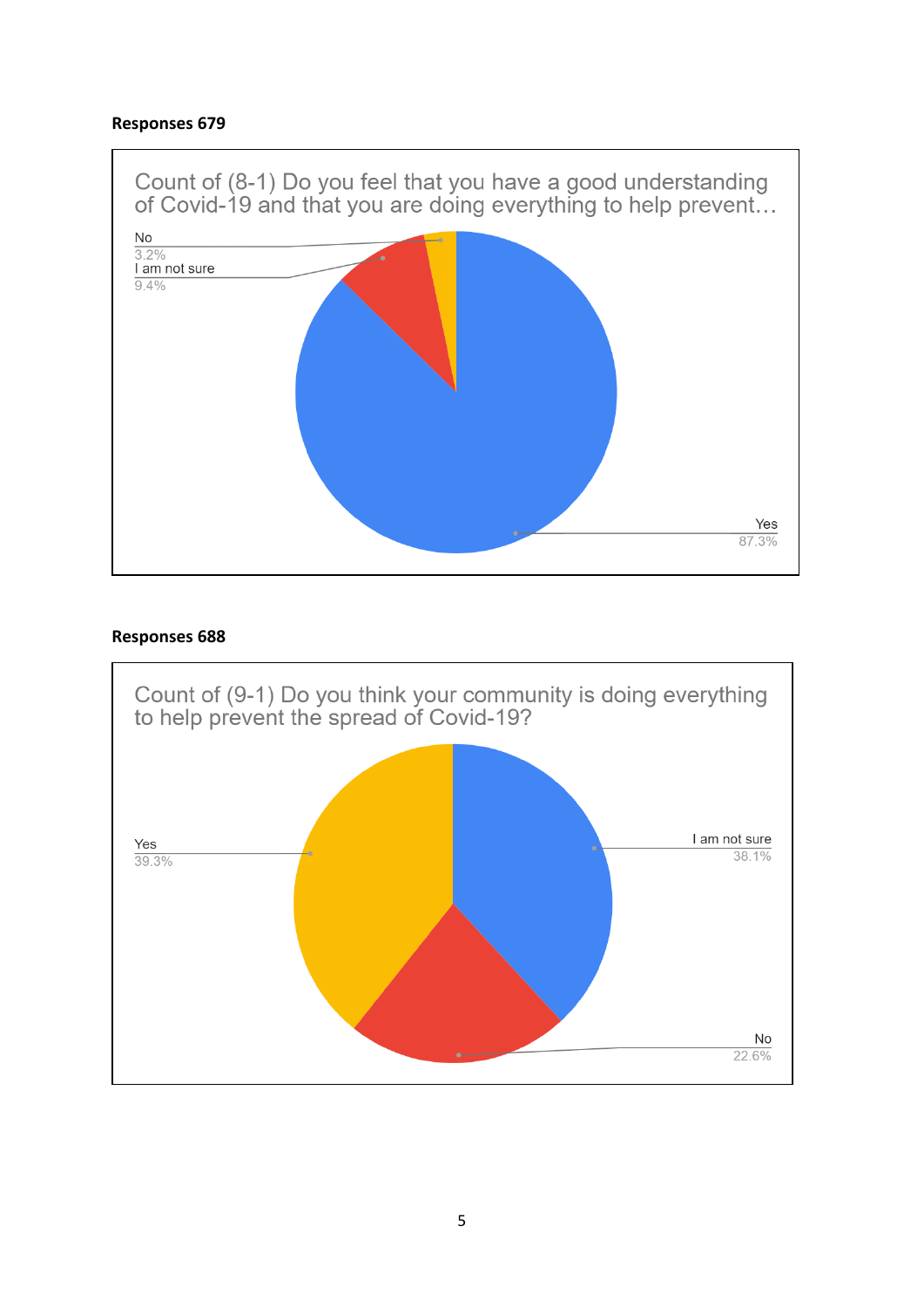#### **Free text responses on communities' effort:**

(some comments are combined, simplified, anonymised, or lightly corrected for grammar)

The comment in the group below shows that people do not get enough information or that the information they get is not clear. There seems to be a need for information in various translations by mediators who understand and communicate with people with different cultures and habits.

● The language barrier

● Cultural up bringing reflects the application and the adherence to the procedure and precautionary measure

● I don't think people are understanding the information

● I think educating community leaders would help in this regard

⚫ Our community over relied on our Conservative government for answers and they were viciously wrong about herd immunity - the government lied and many more people died.

●I also think the British government have created so much confusion and mistrust that many people don't want to listen to government advice and will question what the purpose of the restrictions are for.

⚫ Propaganda campaigns and mistrust of government sources

● Not all the community are adhering to it

● Safe practices are not widespread

● Because they act like it's not real

● Many people not wearing masks

● Because people are still making weddings and acting like Corona does not exist anymore

● I feel there is a lot myths and not enough understanding of covid 19 and how easily it spreads

● Spreading of social media misinformation. Someone says he's a doctor, sticks up a you tube video and says the vaccine is dangerous, and people believe it without question.

● There is a lot of work, but a lot of people are helping with medical help and financial help.

● They give help to all the people who need help.

● They are doing a lot. I don't know exactly what but I know if I need help there is help available.

● I work for a charity and I know that we have helped many children who need help when the schools were closed.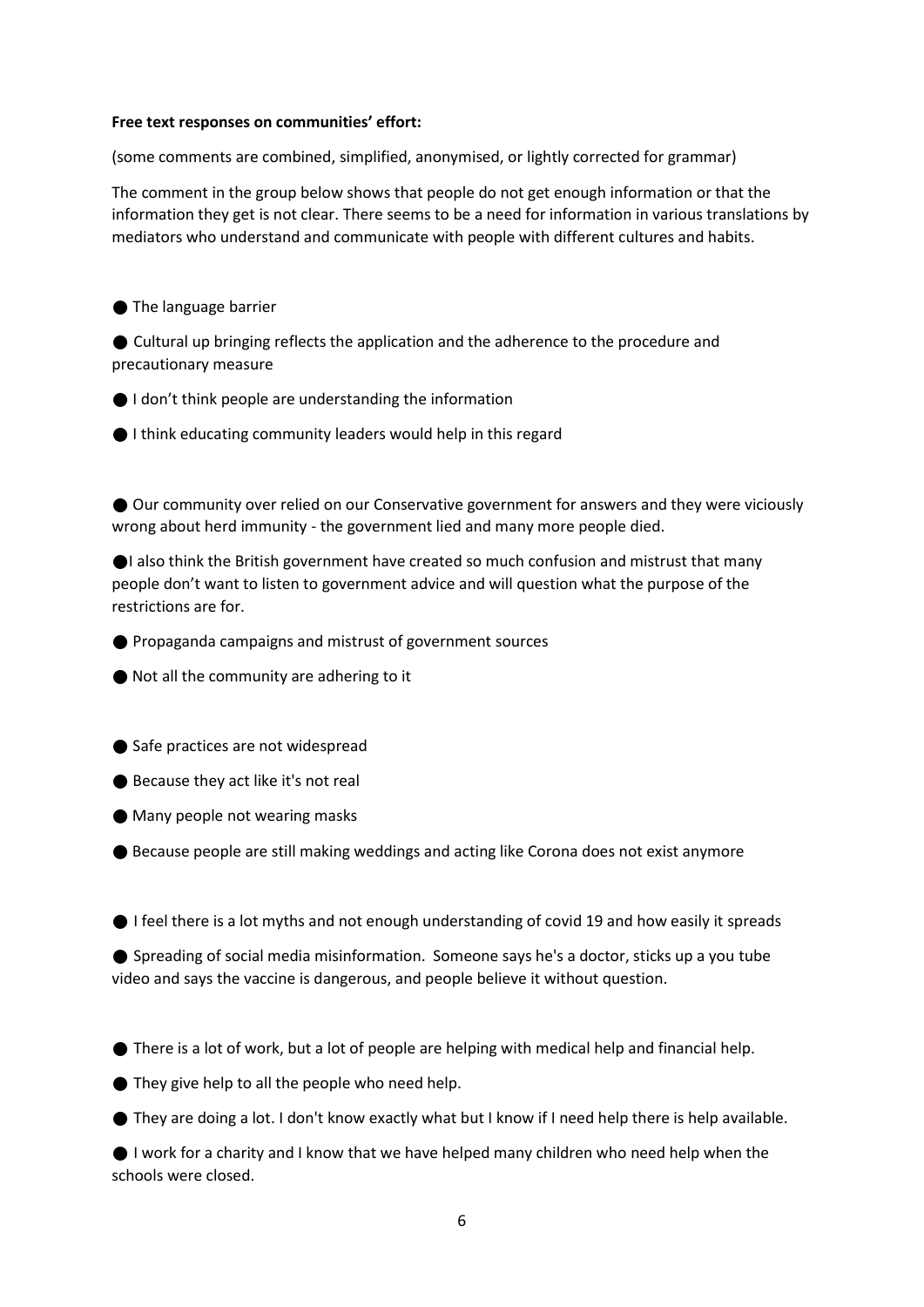